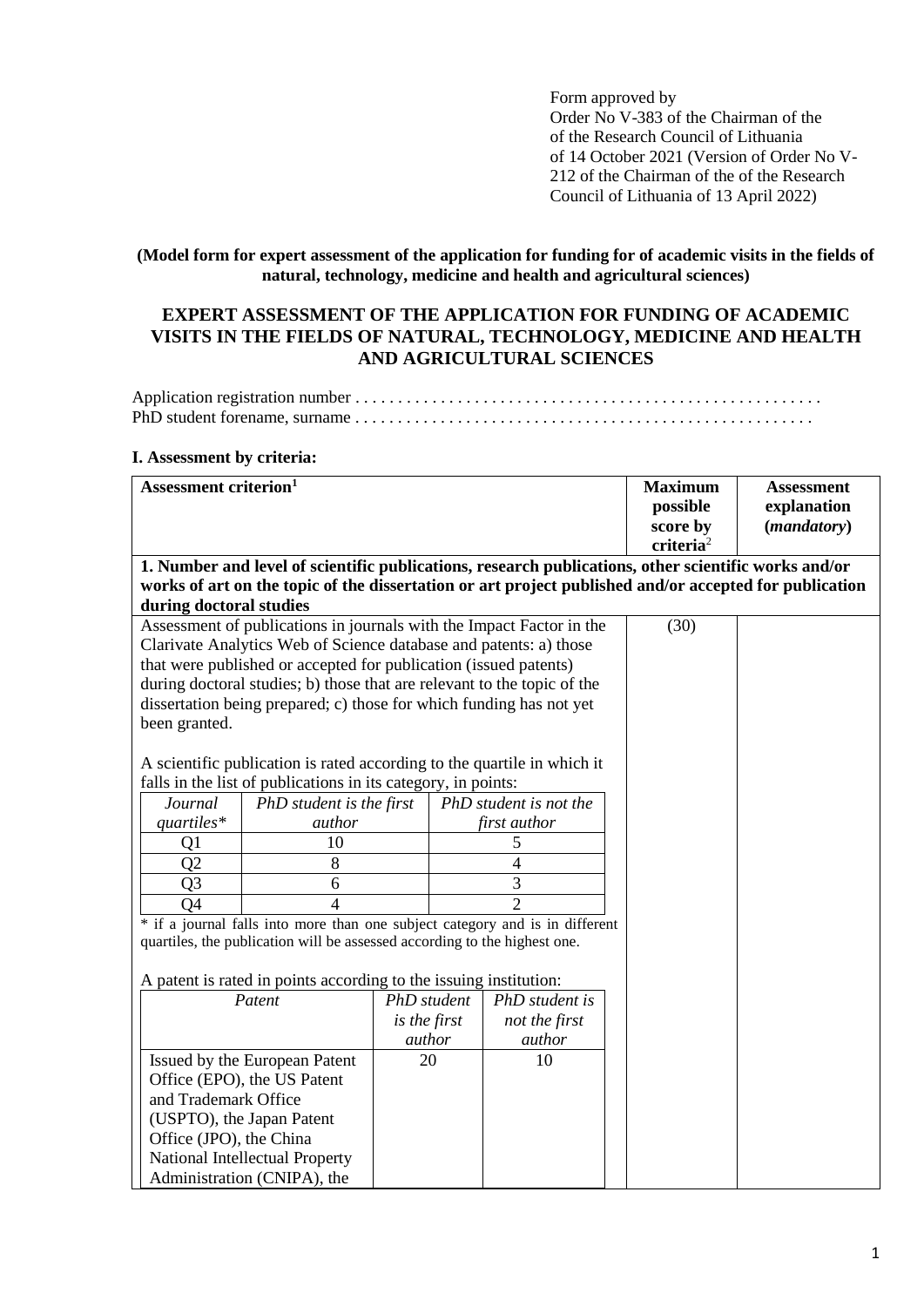| Korean Intellectual Property                                                                                                                                   |                |                               |      |  |  |
|----------------------------------------------------------------------------------------------------------------------------------------------------------------|----------------|-------------------------------|------|--|--|
| Office (KIPO)                                                                                                                                                  |                |                               |      |  |  |
| Issued in other patent offices,                                                                                                                                | 10             | 5                             |      |  |  |
| including the State Patent                                                                                                                                     |                |                               |      |  |  |
| Bureau of the Republic of                                                                                                                                      |                |                               |      |  |  |
| Lithuania (SPB)                                                                                                                                                |                |                               |      |  |  |
| After assessing all publications and patents, a total score is given up                                                                                        |                |                               |      |  |  |
| to a maximum of 30 points.                                                                                                                                     |                |                               |      |  |  |
| 2. Quality and significance of the research and/or artistic activity during doctoral studies on the<br>topic of the dissertation or art project being prepared |                |                               |      |  |  |
| 2.1. Presentations at scientific conferences:                                                                                                                  | (7)            |                               |      |  |  |
| Assessment of the level of activity and relevance of participation in                                                                                          |                |                               |      |  |  |
| scientific conferences: a) those held during doctoral studies; b) those                                                                                        |                |                               |      |  |  |
| at which presentations on the topic of the dissertation being prepared                                                                                         |                |                               |      |  |  |
| were delivered by the PhD student; c) those for which the official                                                                                             |                |                               |      |  |  |
| information about the presentation delivered by the PhD student is                                                                                             |                |                               |      |  |  |
| posted on the website or a documentary evidence is available; d)                                                                                               |                |                               |      |  |  |
| those for which funding has not yet been granted.                                                                                                              |                |                               |      |  |  |
| A presentation (oral or poster) is rated in points:                                                                                                            |                |                               |      |  |  |
| Conference type <sup>3</sup>                                                                                                                                   | Oral           | Poster                        |      |  |  |
|                                                                                                                                                                | presentation   | presentation                  |      |  |  |
| International science event                                                                                                                                    | 5              | 3                             |      |  |  |
| Regional science event                                                                                                                                         | $\overline{2}$ |                               |      |  |  |
| National science event                                                                                                                                         | $\mathbf{1}$   | 0,5                           |      |  |  |
|                                                                                                                                                                |                |                               |      |  |  |
| After assessing all presentations, a total score is given up to a                                                                                              |                |                               |      |  |  |
| maximum of 7 points.                                                                                                                                           |                |                               |      |  |  |
| 2.3. Promotion of science:                                                                                                                                     |                |                               | (3)  |  |  |
| Assessment of activities promoting science: a) those carried out                                                                                               |                |                               |      |  |  |
| during doctoral studies; b) those for which funding has not yet been                                                                                           |                |                               |      |  |  |
| granted. Pedagogical activities are excluded.                                                                                                                  |                |                               |      |  |  |
| Significance of science promotion activities is rated giving a                                                                                                 |                |                               |      |  |  |
| maximum of 3 points.                                                                                                                                           |                |                               |      |  |  |
|                                                                                                                                                                |                | Total rating for criterion 2: | (10) |  |  |
| 3. Scientific (artistic) level of the international science (art) event or internship at the host institution                                                  |                |                               |      |  |  |
| and the form of participation of the PhD student                                                                                                               |                |                               |      |  |  |
| Assessment of the application for a visit to a science event:                                                                                                  |                |                               | (10) |  |  |
| Assessment of a science event abroad: a) the event to be held during                                                                                           |                |                               |      |  |  |
| the period of doctoral studies; b) the event on a topic relevant to the                                                                                        |                |                               |      |  |  |
| dissertation being prepared; c) the event at which the PhD student                                                                                             |                |                               |      |  |  |
| will make his/her own oral or poster presentation himself/herself.                                                                                             |                |                               |      |  |  |
| Rating the level of the conference, in points:                                                                                                                 |                |                               |      |  |  |
| Conference type <sup>3</sup><br>Points                                                                                                                         |                |                               |      |  |  |
| International scientific event                                                                                                                                 | 5              |                               |      |  |  |
| Regional scientific event                                                                                                                                      | $\overline{2}$ |                               |      |  |  |
|                                                                                                                                                                |                |                               |      |  |  |
| Rating the presentation, in points:<br>Presentation type                                                                                                       |                |                               |      |  |  |
| Oral (a proof of inclusion of                                                                                                                                  | Points<br>5    |                               |      |  |  |
| the presentation in the                                                                                                                                        |                |                               |      |  |  |
| conference programme is                                                                                                                                        |                |                               |      |  |  |
| available)                                                                                                                                                     |                |                               |      |  |  |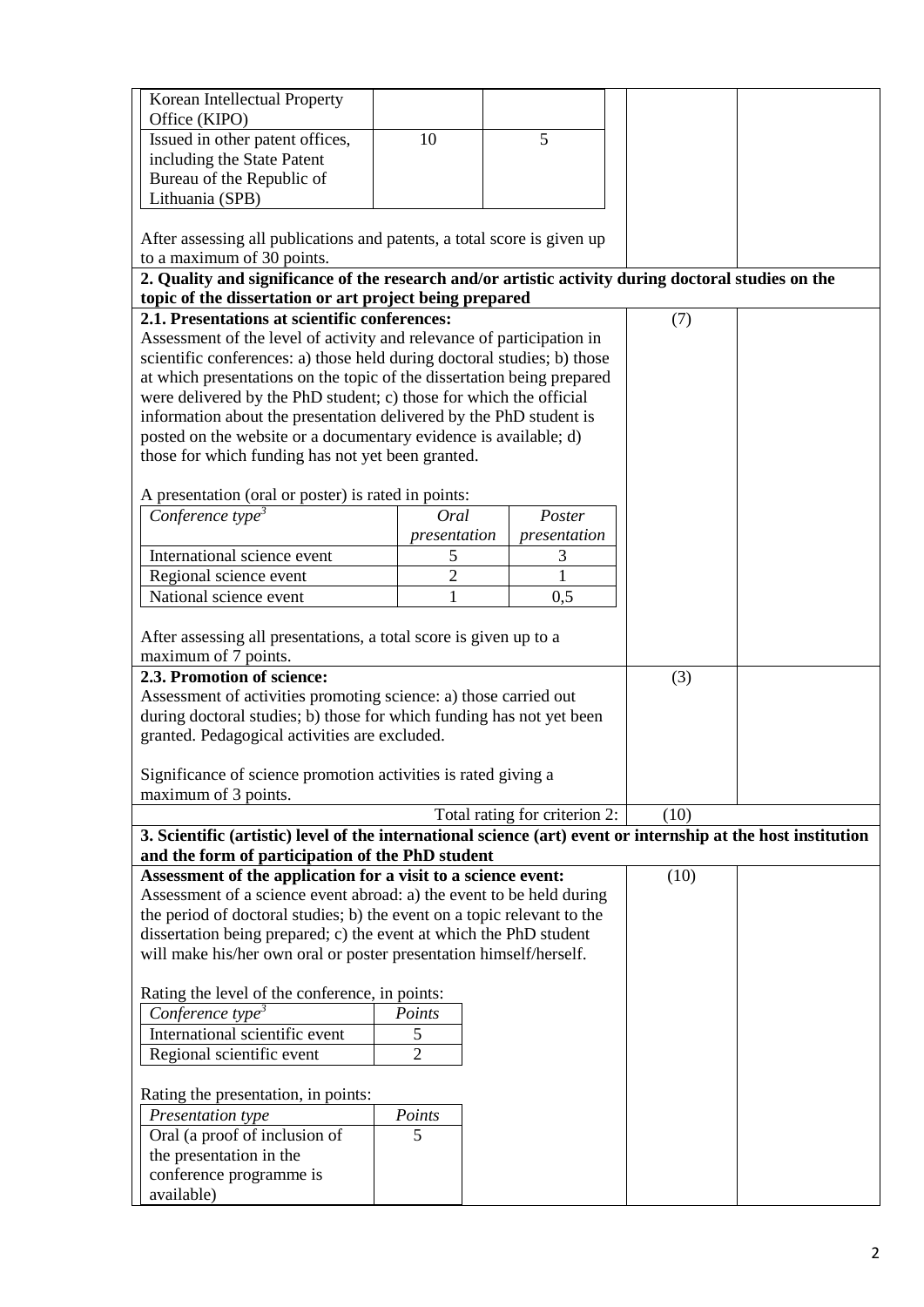| Poster (a proof of inclusion of                                            | 3 |  |      |  |
|----------------------------------------------------------------------------|---|--|------|--|
| the presentation in the                                                    |   |  |      |  |
| conference programme is                                                    |   |  |      |  |
| available)                                                                 |   |  |      |  |
| A proof of inclusion of the                                                | 3 |  |      |  |
| presentation in the conference                                             |   |  |      |  |
| programme is not available, or                                             |   |  |      |  |
| the presentation type is not                                               |   |  |      |  |
| known                                                                      |   |  |      |  |
| A total score is calculated for both aspects.                              |   |  |      |  |
|                                                                            |   |  |      |  |
| Assessment of the application for an internship:                           |   |  |      |  |
| Assessment of an internship planned at a foreign research institution:     |   |  |      |  |
| a) that will take place (begin and end) during the period of doctoral      |   |  |      |  |
| studies; b) that is related to the topic of the dissertation being         |   |  |      |  |
| prepared and that will involve learning new methods, adopting new          |   |  |      |  |
| technologies, etc.; c) for which the PhD student has a confirmation        |   |  |      |  |
| from the host institution that conditions for internship will be           |   |  |      |  |
| provided for the specified period; d) for which the PhD student has        |   |  |      |  |
| the commitment of a future internship supervisor (from the host            |   |  |      |  |
| institution) to supervise.                                                 |   |  |      |  |
| The assessment takes into account: the scientific competence of the        |   |  |      |  |
| supervisor; the level of particular research infrastructure to which       |   |  |      |  |
| access will be granted; the general research infrastructure of the host    |   |  |      |  |
| institution.                                                               |   |  |      |  |
| If this criterion is given less than 4 points, no funding will be granted. |   |  |      |  |
| Total of score for all criteria:                                           |   |  | (50) |  |

<sup>1</sup> If the total sum of points given for several applications is the same, the application with the higher score for criterion 3 shall be ranked higher in the priority ranking. If the priority ranking of applications under this criterion is not possible, the higher ranking shall be determined on the basis of the score under criterion 1, followed by scores under criteria 2.1 and 2.2, respectively. If it is not possible to determine the priority ranking this way either, the priority ranking of the application shall be determined collegially by the expert panel after extra examination of such applications. <sup>2</sup> Values shall be indicated in whole numbers.

<sup>3</sup>Conference types shall be understood as follows: **National science event** – a national conference, seminar, symposium or other event dedicated to a specific topic, at which scientists and other researchers present their ideas and latest research results; **Regional science event** – a conference, seminar, symposium or other event of a cross-border scope dedicated to a specific topic, where scientists and other researchers present their ideas and the latest research results; more than half of the participants come from countries other than those hosting the event; **International science event** – a conference, symposium, or other event dedicated to a specific topic, organised at global level by international associations or other institutions, at which scientists and other researchers present their ideas and the latest research results; more than half of the participants come from countries other than those hosting the event.

# **II. Conclusion on the costs estimate for the academic visit (whether the funds are intended to be used in an efficient and sound manner)**:

\_\_\_\_\_\_\_\_\_\_\_\_\_

 COSTS ESTIMATE IS JUSTIFIED COSTS ESTIMATE TO BE REVISED

. . . . . . . . . . . . . . . . . . . . . . . . . . . . . . . . . . . .. . . . . . . . . . . . . . . . . . . . . . . . . . . . . . . . . . . . . . . . . . . . . *(To specify the costs that are proposed to be changed, how much and which costs should be excluded)*

# **III. Other comments**

. . . . . . . . . . . . . . . . . . . . . . . . . . . . . . . . . . . . . . . . . . . . . . . . . . . . . . . . . . . . . . . . . . . . . . . . . . . . . . . . .

# **IV. Final conclusion**:

- **EVALUATION IS ELIGIBLE FOR FUNDING**
- **EXECUTE APPLICATION IS NOT ELIGIBLE FOR FUNDING**